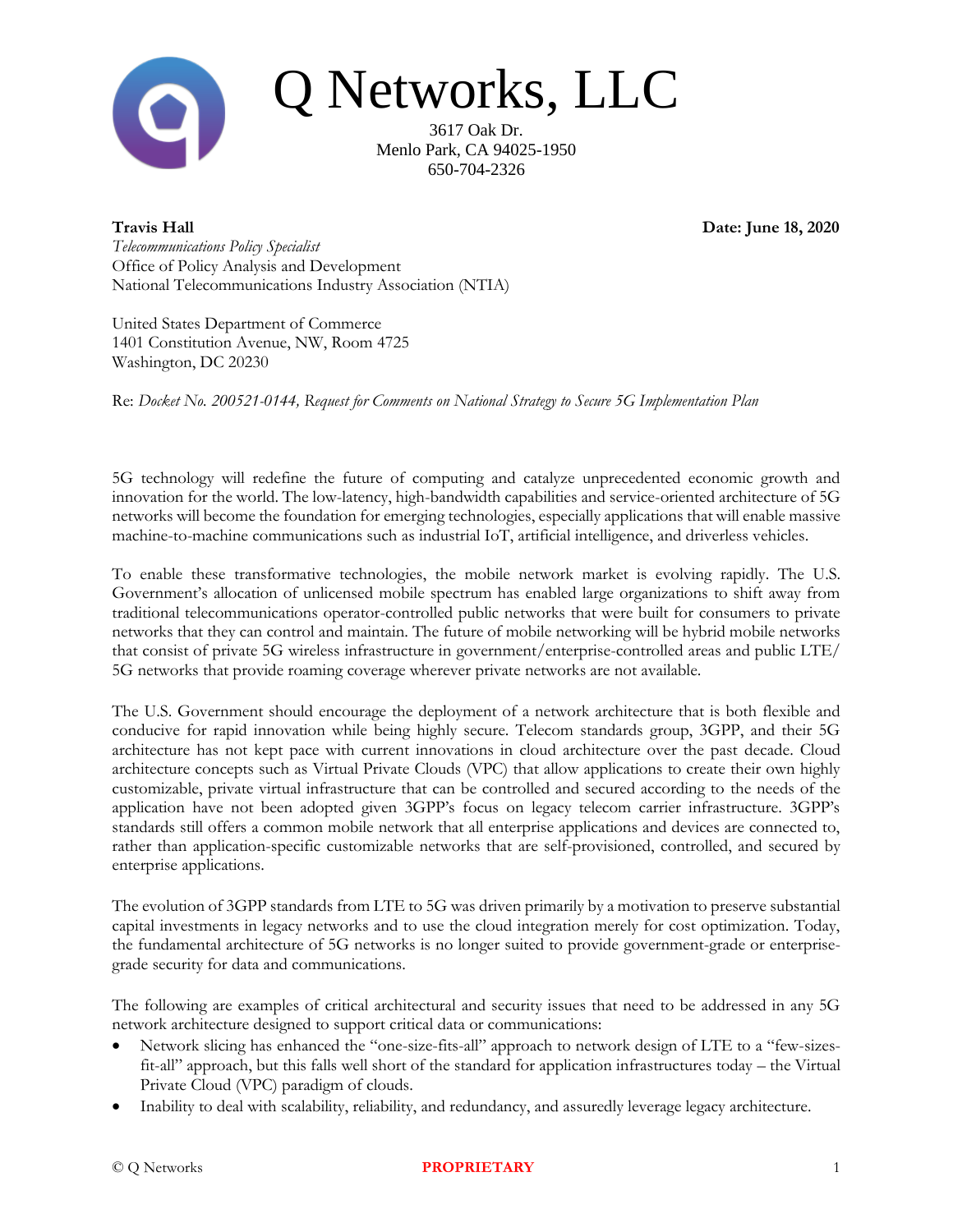- Expanding attack surfaces due to unsecure microservices based architecture.
- Limited or weak standards to secure interfaces between network functions, components, and subsystems in addition to lax and unenforceable processes and standards for trust between operators.
- Network slicing issues:
	- o Lack of standards for isolation between network slices.
	- o Slices are likely shared between customers, depending on operator defined service architecture.
	- o Common control plane across all network slices.
- Lack of data sovereignty for customer subscription data without risk of exposure in carrier networks.

There is an urgent need for the United States to establish leadership in 5G by creating a secure standalone stateof-the-art 5G network for the military, intelligence, and commercial entities. The United States cannot rely on the current market players to drive this critical initiative.

The U.S. Government can address the global economic and security risks presented with 5G use by ensuring that an end-to-end American solution exists and should incentivize and foster competition in the telecommunications marketplace. The U.S. Government is uniquely positioned to utilize government contracts to stimulate the market, drive demand, and bring the per unit cost down to a competitive price of network solutions, while ensuring security principals in the best interest of its citizens are prioritized and maintained.

The U.S. Government would be prudent to only do business and operate with vendors that support counterintelligence programs, principles of nuclear surety, and zero trust security best practices and it must ensure that all existing and pending technology contracts are aligned with a secure, American-sourced 5G network enablement strategy. These initiatives, specifically, are critical when evaluating security gaps in 5G infrastructure. Furthermore, stakeholder-driven approaches that the U.S. Government should mandate in all government technology contracts include zero trust security and American-sourced end-to-end solutions.

With a homegrown, end-to-end secure 5G solution, the innovative solutions that emerge because of 5G enablement will demonstrate the value of a secure network to the global marketplace, and continue to showcase the United States as a global leader for years to come.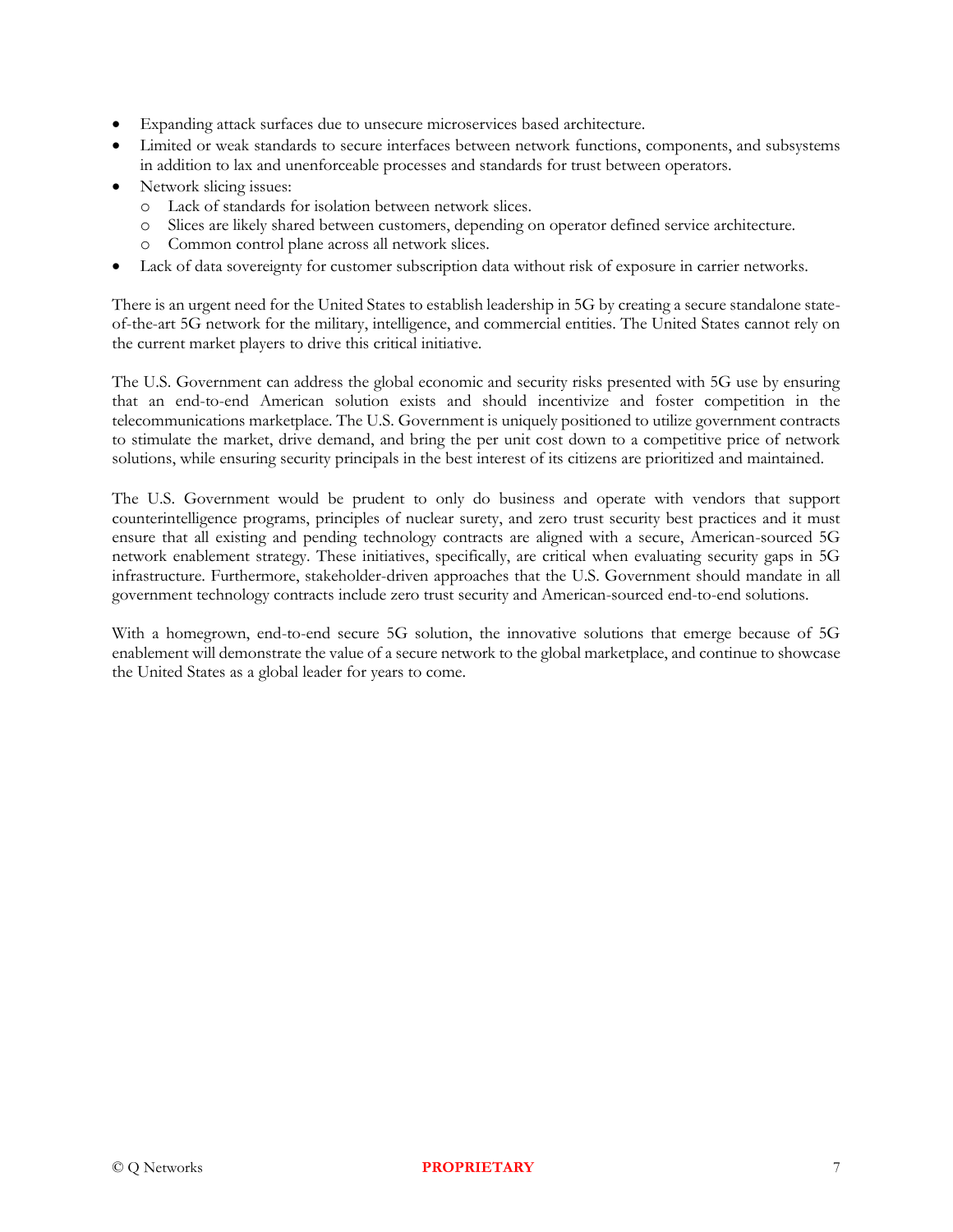### **Appendix A: Responses to Questions for Comment**

### **Line of Effort One: Facilitate Domestic 5G Rollout**

- 7. How can the United States (U.S.) Government best facilitate the domestic rollout of 5G technologies and the development of a robust domestic 5G commercial ecosystem (e.g., equipment manufacturers, chip manufacturers, software developers, cloud providers, system integrators, network providers)?
	- A paradigm shift in end-to-end network security architecture is needed because the existing model for a non-standalone architecture is inherently unsecure. There is an urgent need for the United States to establish leadership in 5G by creating a secure, standalone, state-of-theart 5G network for the military, intelligence, and commercial entities. The United States cannot rely on the current market players to drive this critical initiative.
- 8. How can the U.S. Government best foster and promote the research, development, testing, and evaluation of new technologies and architectures?
	- The U.S. Government is uniquely positioned to utilize government contracts to stimulate the market, drive demand, and bring the per unit cost down of network solutions to a competitive price, while ensuring security principals in the best interest of its citizens are prioritized and maintained. Additionally, the U.S. Government should use the development of finance for U.S. solutions to promote a secure end-to-end 5G network solution and allocate a portion of the federal budget to basic science research to explore additional use cases of 5G technology. The government needs to encourage investments in foundational and basic 5G research. The public-private-academic partnership model that the U.S. pioneered must be reinstated. Specifically, the government needs to do the following to establish U.S. leadership in 5G:
		- o Set-up dedicated funds to drive basic research and innovation in 5G
		- o Free up sub-6 spectrum to help drive 5G deployment in rural areas
		- o Create dynamic sharing of spectrum or a utilization system that promotes new capital and entrepreneurs
		- o Implement a strategy to promote 5G infrastructure development in rural America
		- o Reinvigorate indigenous manufacturing of 5G and next-generation telecom equipment
		- o Promote a new system of data governance that protects users personal and sensitive data
		- o Set up a 5G Implementation Council to coordinate 5G adoption across industry verticals
		- o Introduce legislation that makes it easier to deploy 5G infrastructure
		- o Pursue a comprehensive program of patent and intellectual property protection.
- 9. What steps can the U.S. Government take to further motivate the domestic-based 5G commercial ecosystem to increase 5G research, development, and testing?
	- The U.S. Government needs to step in and support small businesses in the telecom sector with tax incentives and preferential contracts for small businesses. Benefits beyond awarding Department of Defense SBIR contracts must exist. In order to effectively audit the current support for small businesses in telecommunications and gain clarity on how to best implement programs that support these businesses effectively in the future, an evaluation indicating the percentage of annual telecom spend being awarded to small innovative businesses.
- 10. What areas of research and development should the U.S. Government prioritize to achieve and maintain U.S. leadership in 5G? How can the U.S. Government create an environment that

#### © Q Networks **PROPRIETARY** 7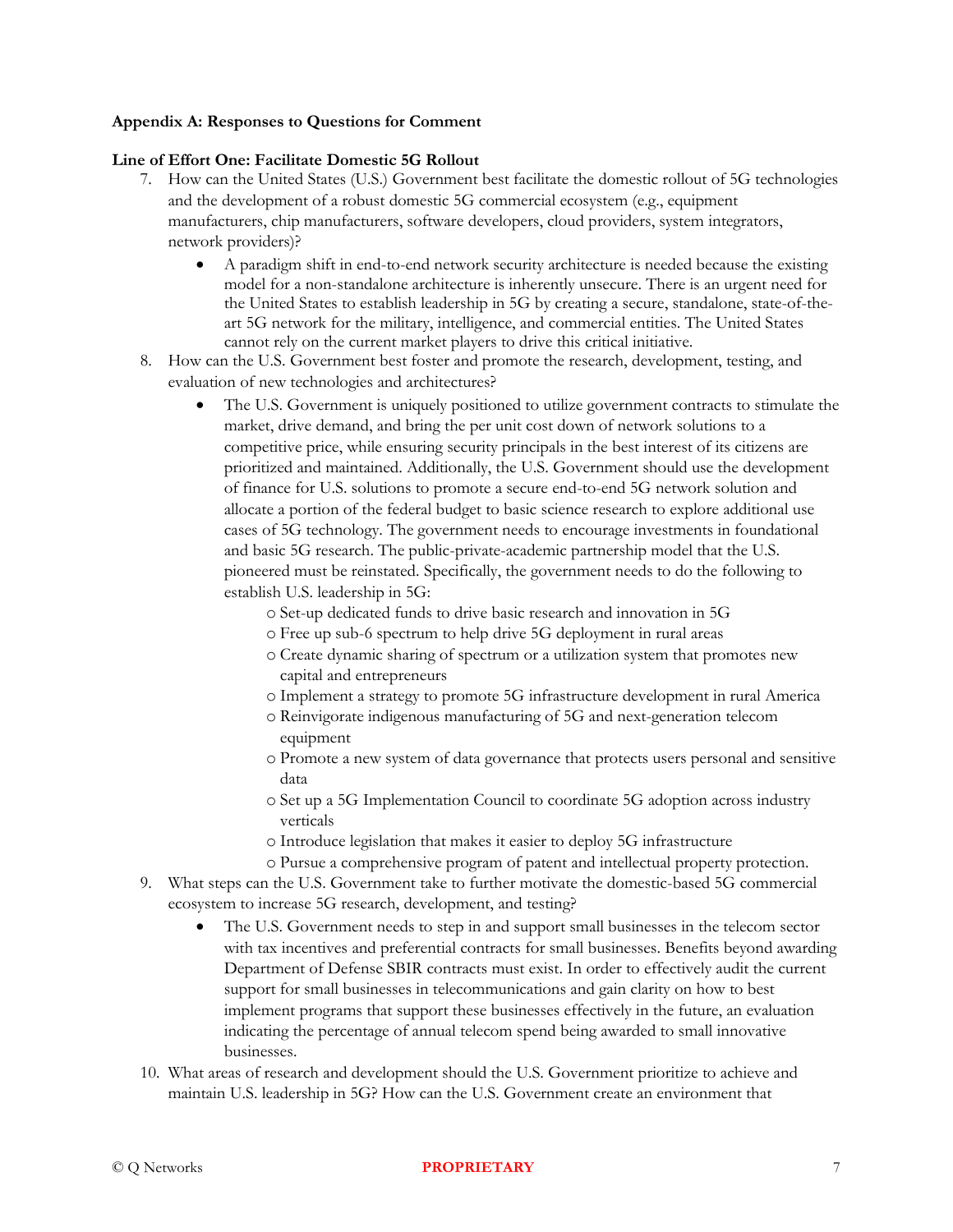encourages private sector investment in 5G technologies and beyond? If possible, identify specific goals that the U.S. Government should pursue as part of its research, development, and testing strategy.

- Radio Currently, there are very few suppliers. The ecosystem is constrained by the current business environment where the few suppliers that are there are only designing and manufacturing what legacy carriers deem necessary. We need to see R&D investment in the field of ORAN and other software defined radios.
- Antenna Similar to radio, antenna suppliers are inherently focused on supplying legacy carrier requirements. R&D investment is necessary.
- Computing Chipset design and manufacturing, as well as general software development, should be bought back to the United States with incentives to invigorate the reindustrialization of these two tech sectors.
- Networking Basic R&D should be invested in the field of next-generation "open" software designed networks.
- Virtualization The enterprise software ecosystem has dramatically benefited from virtualization, as has the enabling of application developers. Further advancement in this field, applied to telecom, is necessary.
- Spectrum It is necessary that additional spectrum is opened and made available for public use, especially compared to the current acquisition model.
- Security U.S. citizens' data is the oil of the next generation. For the U.S. to remain sovereign and ensure that democracy thrives into the future, there must be protections of digital environments, experiences, and identities. Government-level investments must be made in R&D of this digital space and more sophisticated legislation must be advocated and explored to provide guidance on how U.S. citizens data is used and what requires development.

# **Line of Effort Two: Assess Risks to and Identify Core Security Principles of 5G Infrastructure**

- 11. What factors should the U.S. Government consider in the development of core security principles for 5G infrastructure?
	- 5G technology will redefine the future of computing and catalyze unprecedented economic growth and innovation for the world. The low-latency, high-bandwidth capabilities and service-oriented architecture of 5G networks will become the foundation for emerging technologies, especially applications that will enable massive machine-to-machine communications such as industrial IoT, artificial intelligence, and driverless vehicles.
	- 5G is not an incremental change over its predecessor, 4G. 5G architecture is a redesign including many important technology innovations that move intelligence into the network, transforming the network from a transport pipeline to an entirely new computing platform.
- 12. What factors should the U.S. Government consider when evaluating the trustworthiness or potential security gaps in U.S. 5G infrastructure, including the 5G infrastructure supply chain? What are the gaps?
	- The internet's original protocols were designed to facilitate communication between a few hundred academic and government users. The internet's design was optimized to move data from one computer to the other and was indifferent to whether the information packets added up to a malicious virus or a video. Nor did it accommodate nodes that moved and could connect from remote locations.<sup>1</sup>

*<sup>1</sup> "[The Internet is Broken](https://www.technologyreview.com/s/405318/the-internet-is-broken/)," MIT Technology Review*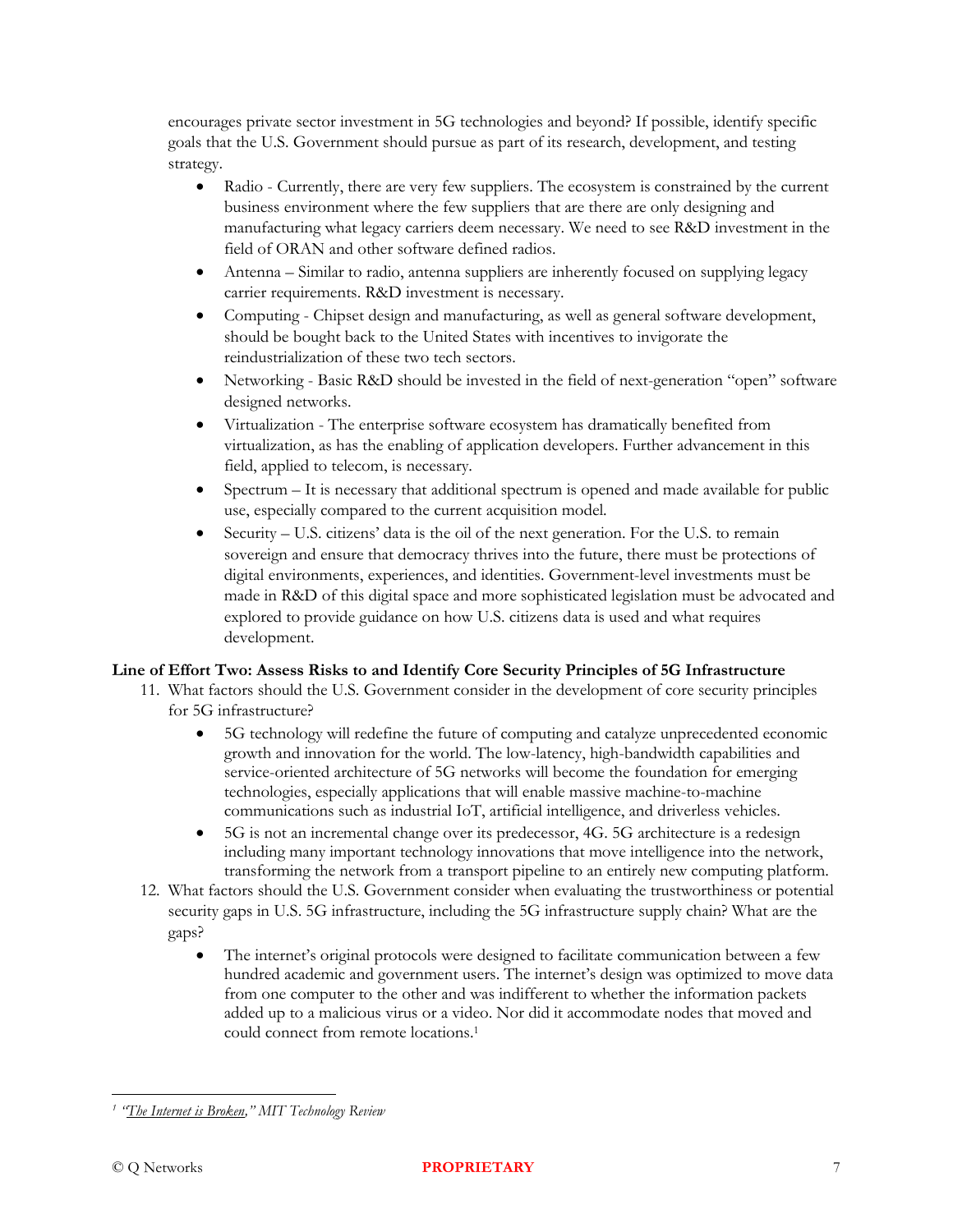- The U.S. Government must consider all of the potential economic and political priorities of existing vendors in the telecommunications industry. Legacy telecommunications providers have no incentive and do not want to build an entire network architecture as it would discontinue demand for existing product lines and services. Existing vendors are motivated to leverage legacy systems and architecture in new 5G network deployments as much as possible. However, if 5G networks are deployed that leverage any legacy components, legacy security issues will also remain.
- Today, the United States does not have a single 5G equipment manufacturer. Moreover, existing telecommunications operators are building networks with open security philosophies that would personalize the Internet at the expense of citizen privacy and autonomy and result in compromised national security.
- Mobile operators such as AT&T, Verizon, T-Mobile, and Sprint are significant stakeholders in the next generation of network deployments. However, these operators continue to struggle to define and justify the return on investment (ROI) for 5G. Cautiously, these operators are leveraging the market buzz of 5G and are incrementally rebranding their 4G networks as 5G capable or 5G ready.
- Between 2010 and 2017, the U.S. operators invested over \$250B in mobile networks. However, these massive investments have not panned out for U.S. operators. Over the last decade, the U.S. operators have suffered declining revenues, cash flow, and return on investment.<sup>2</sup> At the same time, technology/internet companies have thrived by building their businesses on the backs of the operators' infrastructure. Considering most critical financial performance indicators, mobile operators have underperformed, and their stocks are under pressure.
- Operators are making strategic moves to diversify core telecommunications services and compete more effectively with technology/internet companies. AT&T's acquisition of DirecTV and Time Warner Cable is an example of this shift in strategy. These massive acquisitions have led to a situation where operators need to service an enormous amount of debt. Hence, the U.S. operators are moving incrementally on 5G deployment and adopting a phased approach. The operators are beginning with a non-standalone architecture (NSA) where 4G and 5G radio access technologies are used in tandem. 4G technology is over a decade old and has well-documented security flaws. This hybrid approach to 5G implementation will expose the U.S. critical infrastructure and data to security risks.
- The internet's shortcomings have given rise to the thriving cybersecurity industry. Today, over 2,000 security vendors are operating in the U.S. alone. The larger the attack surface and the more significant the impact of cyberattacks, the higher the value of the security software. And the 5G architecture will overwhelmingly increase the attack surface, present voluminous vulnerabilities, and increase the threat sophistication. All factors that will further benefit the current cybersecurity players and hence, it is not in their interest to make the 5G network inherently secure.
- Companies such as Google and Facebook have no incentive to develop a secure 5G network with data protection, security, and privacy. Much of the historical success of the internet industry can be attributed to the monetization of user data while riding on top of the massive communications infrastructure investments made by U.S. operators. The more the users and the greater their usage of apps and services, the higher the revenue for these companies. Google and Facebook have mastered this strategy and use the following playbook to increase utilization of their apps and services:

*<sup>2</sup> [Activating AT&T Letter](https://activatingatt.com/letter/)*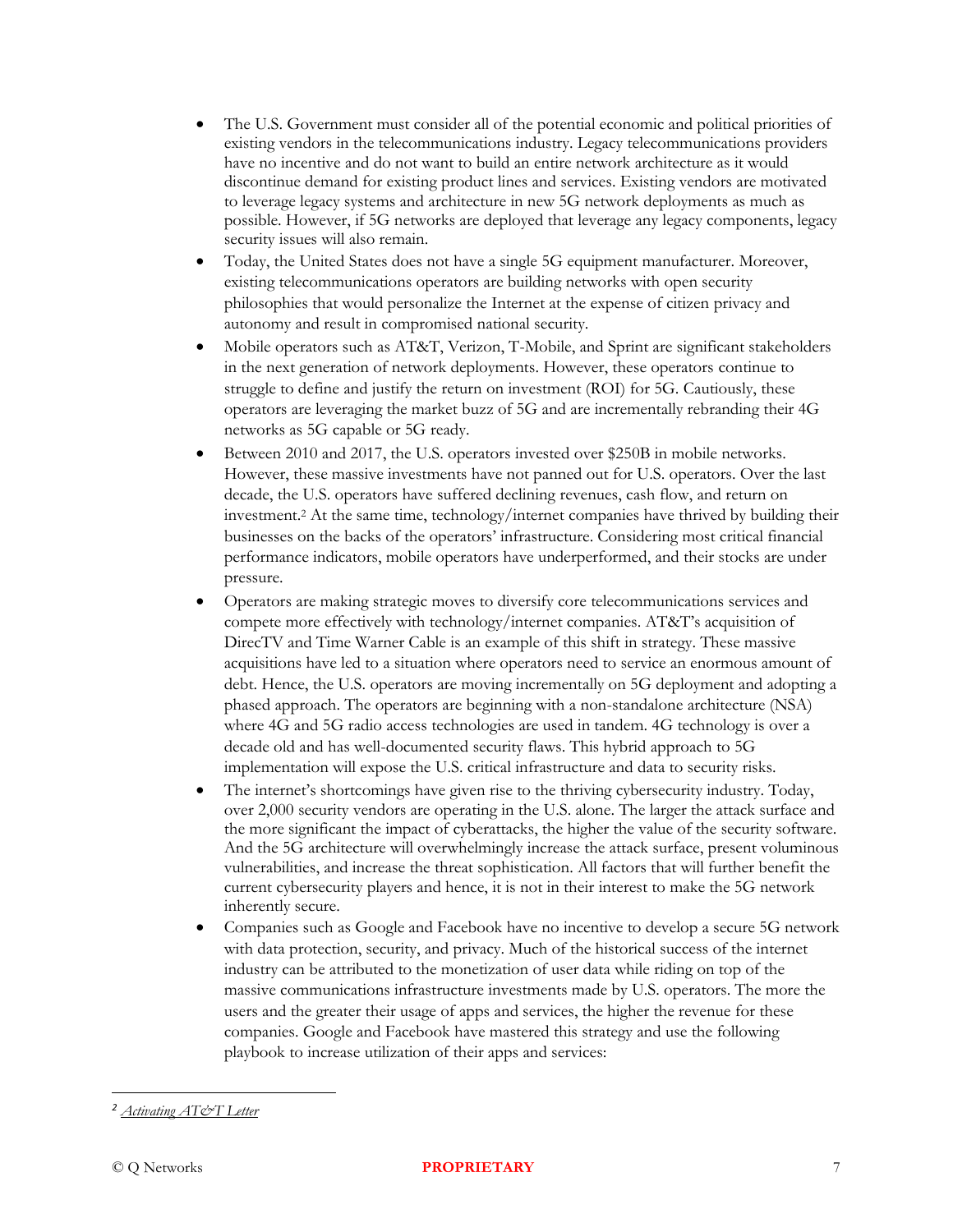- o Give away services for free to attract users (e.g., search, social media, and email)
- o Gather user data, mine it, and monetize through targeted advertisements
- o Grow access to user data by expanding into new services (e.g., Google Home, and Nest)
- o Galvanize competition to invest in upgrading the internet infrastructure (e.g., Google Fiber)
- o Germinate new services that create more time to use on the internet (e.g., autonomous driving)
- 98% of Facebook's and 85% of Google's revenue is from advertising, which is driven by extensive mining of user data to understand personas, preferences, and behaviors. It is not in their economic interest to build secure and private communication infrastructure or to change the existing data model.
- 13. What constitutes a useful and verifiable security control regime? What role should security requirements play, and what mechanisms can be used to ensure these security requirements are adopted?
- 14. Are there stakeholder-driven approaches that the U.S. Government should consider to promote adoption of policies, requirements, guidelines, and procurement strategies necessary to establish secure, effective, and reliable 5G infrastructure?
	- Stakeholder-driven approaches that the U.S. Government should mandate in all government technology contracts include zero trust security and American-sourced end-to-end solutions.
- 15. Is there a need for incentives to address security gaps in 5G infrastructure? If so, what types of incentives should the U.S. Government consider in addressing these gaps? Are there incentive models that have proven successful that could be applied to 5G infrastructure security?
	- The U.S. Government would be prudent to only do business and operate with vendors that support counterintelligence programs, principles of nuclear surety, and zero trust security best practices and it must ensure that all existing and pending technology contracts are aligned with a secure, American-sourced 5G network enablement strategy. These initiatives, specifically, are critical when evaluating security gaps in 5G infrastructure.

## **Line of Effort Three: Address Risks to U.S. Economic and National Security during Development and Deployment of 5G Infrastructure Worldwide**

- 16. What opportunities does the deployment of 5G networks worldwide create for U.S. companies?
	- Humanity is at the cusp of the next technology revolution that will define the geopolitical landscape for decades to come. Failure to establish a leadership position in 5G will put the United States on the backfoot both economically and militarily. With a homegrown, end-toend secure 5G solution, the innovative solutions that emerge because of 5G enablement will demonstrate the value of a secure network to the global marketplace, and continue to showcase the United States as a global leader for years to come.
- 17. How can the U.S. Government best address the economic and security risks presented by the use of 5G worldwide?
	- The countries that lead in 5G will lead the world and they will sustain economic and military superiority for decades to come. Unfortunately, the United States has fallen behind China and other countries when it comes to 5G technology. The current ecosystem of telecom operators, internet oligopolies, and cybersecurity companies cannot be trusted to step up and help the United States become the leader in 5G. The incumbents have built their empires on how the system works today and have no incentive or motivation to change the status quo. They continue to pursue their interests rather than solving the exploding security challenges.
	- 5G technology is based on open software standards and has inherent vulnerabilities across the technology stack. These vulnerabilities can be exploited by adversarial nation-states to

#### © Q Networks **PROPRIETARY** 7